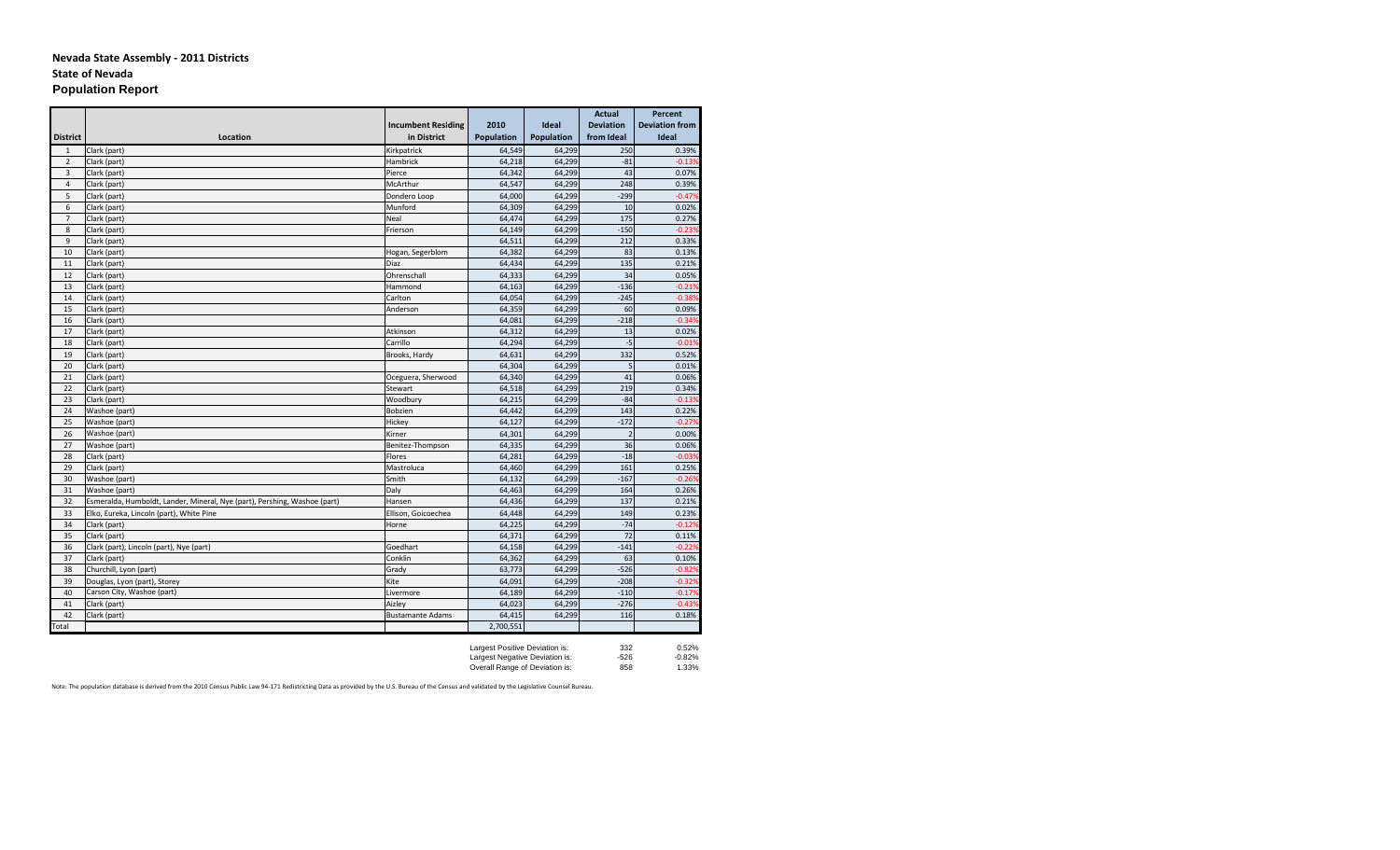## **Nevada State Assembly - 2011 Districts State of Nevada Racial Data Report**

|                 |                                          |                                 |                  |                  | White alone      |                | <b>Black or African</b><br><b>American, Including</b><br><b>Black or African</b><br><b>American With</b><br><b>Another Race(s)</b> |              | American Indian and<br>Alaskan Native,<br><b>Including American</b><br><b>Indian and Alaskan</b><br><b>Native With Another</b><br>Race(s) |                | <b>Asian, Including</b><br><b>Asian With Another</b><br>Race(s) |            | <b>Native Hawaiian and</b><br>Pacific Islander,<br><b>Including Native</b><br><b>Hawaiian and Pacific</b><br><b>Islander With</b><br><b>Another Race(s)</b> |                  | <b>Some Other Race</b><br>alone |                | <b>Two or More Races</b> |                  | <b>Hispanic or Latino</b><br>(of any race) $*$ |
|-----------------|------------------------------------------|---------------------------------|------------------|------------------|------------------|----------------|------------------------------------------------------------------------------------------------------------------------------------|--------------|-------------------------------------------------------------------------------------------------------------------------------------------|----------------|-----------------------------------------------------------------|------------|-------------------------------------------------------------------------------------------------------------------------------------------------------------|------------------|---------------------------------|----------------|--------------------------|------------------|------------------------------------------------|
|                 |                                          |                                 |                  |                  |                  |                |                                                                                                                                    |              |                                                                                                                                           |                |                                                                 |            |                                                                                                                                                             |                  |                                 |                |                          |                  |                                                |
|                 |                                          | <b>Current Member</b>           | 2010             |                  | Percent          |                | Percent                                                                                                                            |              | Percent                                                                                                                                   |                | Percent                                                         |            | Percent                                                                                                                                                     |                  | Percent                         |                | Percent                  |                  | Percent                                        |
| <b>District</b> | Location                                 | <b>Representing District</b>    | Population       | Population       | of Total         | Population     | of Total                                                                                                                           | Population   | of Total                                                                                                                                  | Population     | of Total                                                        | Population | of Total                                                                                                                                                    | Population       | of Total                        | Population     | of Total                 | Population       | of Total                                       |
|                 | Clark (part)                             | Kirkpatrick                     | 64,261           | 37,058           | 57.67%           | 12,104         | 18.84%                                                                                                                             | 1,005        | 1.56%                                                                                                                                     | 6,955          | 10.82%                                                          | 1,221      | 1.90%                                                                                                                                                       | 6,542            | 10.18%                          | 3,991          | 6.219                    | 15,330           | 23.86%                                         |
| 2               | Clark (part)                             | Hambrick                        | 64,404           | 47,346           | 73.51%           | 4,370          | 6.79%                                                                                                                              | 721          | 1.12%                                                                                                                                     | 9,543          | 14.82%                                                          | 727        | 1.13%                                                                                                                                                       | 1,826            | 2.84%                           | 3,049          | 4.73%                    | 7,027            | 10.91%                                         |
| $\mathbf{3}$    | Clark (part)                             | Pierce                          | 64,342           | 36,497           | 56.72%           | 8,574          | 13.33%                                                                                                                             | 1,204        | 1.87%                                                                                                                                     | 3,341          | 5.19%                                                           | 789        | 1.23%                                                                                                                                                       | 13,436           | 20.88%                          | 3,442          | 5.35%                    | 27,472           | 42.70%                                         |
|                 | Clark (part)                             | McArthur                        | 64,438           | 47,740           | 74.09%           | 7,265          | 11.27%                                                                                                                             | 939          | 1.46%                                                                                                                                     | 5,486          | 8.51%                                                           | 762        | 1.18%                                                                                                                                                       | 2,654            | 4.12%                           | 3,280          | 5.09%                    | 9,618            | 14.93%                                         |
|                 | Clark (part)                             | Dondero Loop                    | 64,255           | 42,154           | 65.60%           | 6,677          | 10.39%                                                                                                                             | 883          | 1.37%                                                                                                                                     | 9,027          | 14.05%                                                          | 817        | 1.27%                                                                                                                                                       | 4,636            | 7.22%                           | 3,163          | 4.92%                    | 12,115           | 18.85%                                         |
|                 | Clark (part)                             | Munford                         | 64,309           | 21,282           | 33.09%           | 19,821         | 30.82%                                                                                                                             | 1,063        | 1.65%                                                                                                                                     | 2,019          | 3.14%                                                           | 528        | 0.82%                                                                                                                                                       | 19,063           | 29.64%                          | 2,878          | 4.48%                    | 34,736           | 54.01%                                         |
|                 | Clark (part)                             | Neal                            | 64,474           | 28,273           | 43.85%           | 16,402         | 25.44%                                                                                                                             | 1,044        | 1.62%                                                                                                                                     | 4,479          | 6.95%                                                           | 1,034      | 1.60%                                                                                                                                                       | 13,284           | 20.60%                          | 3,529          | 5.47%                    | 25,566           | 39.65%                                         |
|                 | Clark (part)                             | Frierson                        | 64,149           | 35,663           | 55.59%           | 7,700          | 12.00%                                                                                                                             | 963          | 1.50%                                                                                                                                     | 13,697         | 21.35%                                                          | 1,064      | 1.66%                                                                                                                                                       | 5,383            | 8.39%                           | 3,181          | 4.96%                    | 12,588           | 19.62%                                         |
| -9              | Clark (part)                             |                                 | 64,249           | 37,917           | 59.02%           | 6,538          | 10.18%                                                                                                                             | 763          | 1.19%                                                                                                                                     | 15,069         | 23.45%                                                          | 1,166      | 1.81%                                                                                                                                                       | 3,589            | 5.59%                           | 3,673          | 5.72%                    | 10,241           | 15.94%                                         |
| 10              | Clark (part)                             | Hogan, Segerblom<br><b>Diaz</b> | 64,382           | 34,338<br>28,739 | 53.33%<br>44.60% | 6,921<br>7,646 | 10.75%<br>11.87%                                                                                                                   | 975<br>1,113 | 1.51%<br>1.73%                                                                                                                            | 5,752<br>2,178 | 8.93%<br>3.38%                                                  | 781<br>531 | 1.21%<br>0.82%                                                                                                                                              | 15,176<br>23,110 | 23.57%<br>35.87%                | 3,059<br>2,876 | 4.75%<br>4.46%           | 28,481<br>43,623 | 44.24%<br>67.70%                               |
| 11<br>12        | Clark (part)<br>Clark (part)             | Ohrenschall                     | 64,434<br>64,333 | 36,566           | 56.84%           | 7,099          | 11.03%                                                                                                                             | 958          | 1.49%                                                                                                                                     | 8,304          | 12.91%                                                          | 785        | 1.22%                                                                                                                                                       | 10,581           | 16.45%                          | 3,426          | 5.33%                    | 21,213           | 32.97%                                         |
| 13              | Clark (part)                             | Hammond                         | 64,443           | 47,950           | 74.41%           | 6,825          | 10.59%                                                                                                                             | 985          | 1.53%                                                                                                                                     | 5,191          | 8.06%                                                           | 809        | 1.26%                                                                                                                                                       | 2,673            | 4.15%                           | 3,416          | 5.30%                    | 9,170            | 14.23%                                         |
| 14              | Clark (part)                             | Carlton                         | 64,054           | 32,172           | 50.23%           | 8,400          | 13.11%                                                                                                                             | 1,024        | 1.60%                                                                                                                                     | 4,416          | 6.89%                                                           | 791        | 1.23%                                                                                                                                                       | 16,862           | 26.32%                          | 3,085          | 4.82%                    | 31,975           | 49.92%                                         |
| 15              | Clark (part)                             | Anderson                        | 64,359           | 37,475           | 58.23%           | 6,334          | 9.84%                                                                                                                              | 1,188        | 1.85%                                                                                                                                     | 4,079          | 6.34%                                                           | 693        | 1.08%                                                                                                                                                       | 14,187           | 22.04%                          | 2,864          | 4.45%                    | 28,705           | 44.60%                                         |
| 16              | Clark (part)                             |                                 | 64,081           | 33,649           | 52.51%           | 8,820          | 13.76%                                                                                                                             | 1,150        | 1.79%                                                                                                                                     | 6,688          | 10.44%                                                          | 895        | 1.40%                                                                                                                                                       | 12,626           | 19.70%                          | 3,377          | 5.27%                    | 25,543           | 39.86%                                         |
| 17              | Clark (part)                             | Atkinson                        | 64,026           | 30,658           | 47.88%           | 15,591         | 24.35%                                                                                                                             | 1,076        | 1.68%                                                                                                                                     | 6,818          | 10.65%                                                          | 1,302      | 2.03%                                                                                                                                                       | 9,378            | 14.65%                          | 4,207          | 6.57%                    | 19,589           | 30.60%                                         |
| 18              | Clark (part)                             | Carrillo                        | 64,294           | 38,350           | 59.65%           | 6,750          | 10.50%                                                                                                                             | 1,144        | 1.78%                                                                                                                                     | 5,953          | 9.26%                                                           | 957        | 1.49%                                                                                                                                                       | 10,934           | 17.01%                          | 3,599          | 5.60%                    | 23,460           | 36.49%                                         |
| 19              | Clark (part)                             | Brooks, Hardy                   | 64,630           | 48,458           | 74.98%           | 5,152          | 7.97%                                                                                                                              | 1,182        | 1.83%                                                                                                                                     | 3,011          | 4.66%                                                           | 653        | 1.01%                                                                                                                                                       | 6,092            | 9.43%                           | 2,735          | 4.23%                    | 14,376           | 22.24%                                         |
| 20              | Clark (part)                             |                                 | 64,304           | 40,496           | 62.98%           | 6,704          | 10.43%                                                                                                                             | 1,041        | 1.62%                                                                                                                                     | 5,776          | 8.98%                                                           | 1,199      | 1.86%                                                                                                                                                       | 9,043            | 14.06%                          | 3,567          | 5.55%                    | 19,412           | 30.19%                                         |
| 21              | Clark (part)                             | Oceguera, Sherwood              | 64,340           | 44,986           | 69.92%           | 4,698          | 7.30%                                                                                                                              | 888          | 1.38%                                                                                                                                     | 8,731          | 13.57%                                                          | 1,400      | 2.18%                                                                                                                                                       | 4,018            | 6.24%                           | 3,395          | 5.28%                    | 11,452           | 17.80%                                         |
| 22              | Clark (part)                             | Stewart                         | 64,518           | 50,439           | 78.18%           | 3,341          | 5.18%                                                                                                                              | 774          | 1.20%                                                                                                                                     | 7,058          | 10.94%                                                          | 801        | 1.24%                                                                                                                                                       | 2,206            | 3.42%                           | 3,077          | 4.77%                    | 8,078            | 12.52%                                         |
| 23              | Clark (part)                             | Woodbury                        | 64,21            | 53,866           | 83.88%           | 2,324          | 3.62%                                                                                                                              | 916          | 1.43%                                                                                                                                     | 5,042          | 7.85%                                                           | 541        | 0.84%                                                                                                                                                       | 1,573            | 2.45%                           | 2,384          | 3.71%                    | 6,181            | 9.63%                                          |
| 24              | Washoe (part)                            | <b>Bobzien</b>                  | 64,442           | 43,067           | 66.83%           | 3,111          | 4.83%                                                                                                                              | 1,986        | 3.08%                                                                                                                                     | 4,605          | 7.15%                                                           | 867        | 1.35%                                                                                                                                                       | 10,356           | 16.07%                          | 2,823          | 4.38%                    | 21,864           | 33.93%                                         |
| 25              | Washoe (part)                            | Hickey                          | 64,127           | 54,057           | 84.30%           | 1,465          | 2.28%                                                                                                                              | 1,123        | 1.75%                                                                                                                                     | 4,022          | 6.27%                                                           | 422        | 0.66%                                                                                                                                                       | 2,916            | 4.55%                           | 2,138          | 3.33%                    | 8,095            | 12.62%                                         |
| 26              | Washoe (part)                            | Kirner                          | 64,301           | 53,532           | 83.25%           | 1,261          | 1.96%                                                                                                                              | 913          | 1.42%                                                                                                                                     | 4,590          | 7.14%                                                           | 457        | 0.71%                                                                                                                                                       | 3,493            | 5.43%                           | 2,086          | 3.24%                    | 9,250            | 14.39%                                         |
| 27              | Washoe (part)                            | Benitez-Thompson                | 64,335           | 48,855           | 75.94%           | 1,964          | 3.05%                                                                                                                              | 1,496        | 2.33%                                                                                                                                     | 4,439          | 6.90%                                                           | 767        | 1.19%                                                                                                                                                       | 6,734            | 10.47%                          | 2,592          | 4.03%                    | 14,818           | 23.03%                                         |
| 28              | Clark (part)                             | Flores                          | 64,281           | 28,514           | 44.36%           | 8,048          | 12.52%                                                                                                                             | 1,019        | 1.59%                                                                                                                                     | 2,636          | 4.10%                                                           | 536        | 0.83%                                                                                                                                                       | 22,565           | 35.10%                          | 3,150          | 4.90%                    | 42,885           | 66.71%                                         |
| 29              | Clark (part)                             | Mastroluca                      | 64,460           | 49,216           | 76.35%           | 4,277          | 6.64%                                                                                                                              | 1,013        | 1.57%                                                                                                                                     | 5,467          | 8.48%                                                           | 910        | 1.41%                                                                                                                                                       | 3,733            | 5.79%                           | 3,234          | 5.02%                    | 10,890           | 16.89%                                         |
| 30              | Washoe (part)                            | Smith                           | 64,132           | 44,230           | 68.97%           | 2,586          | 4.03%                                                                                                                              | 1,544        | 2.41%                                                                                                                                     | 4,763          | 7.43%                                                           | 799        | 1.25%                                                                                                                                                       | 9,916            | 15.46%                          | 2,598          | 4.05%                    | 22,177           | 34.58%                                         |
| 31              | Washoe (part)                            | Daly                            | 64,463           | 50,628           | 78.54%           | 2,128          | 3.30%                                                                                                                              | 1,383        | 2.15%                                                                                                                                     | 4,169          | 6.47%                                                           | 586        | 0.91%                                                                                                                                                       | 5,384            | 8.35%                           | 2,684          | 4.16%                    | 13,525           | 20.98%                                         |
|                 | Esmeralda, Humboldt, Lander, Mineral,    |                                 |                  |                  |                  |                |                                                                                                                                    |              |                                                                                                                                           |                |                                                                 |            |                                                                                                                                                             |                  |                                 |                |                          |                  |                                                |
| 32              | Nye (part), Pershing, Washoe (part)      | Hansen                          | 64,436           | 51,730           | 80.28%           | 1,553          | 2.41%                                                                                                                              | 4,892        | 7.59%                                                                                                                                     | 1,337          | 2.07%                                                           | 327        | 0.51%                                                                                                                                                       | 4,363            | 6.77%                           | 1,960          | 3.04%                    | 11,034           | 17.12%                                         |
| 33              | Elko, Eureka, Lincoln (part), White Pine | Ellison, Goicoechea             | 64,448           | 52,389           | 81.29%           | 1,120          | 1.74%                                                                                                                              | 3,906        | 6.06%                                                                                                                                     | 917            | 1.42%                                                           | 196        | 0.30%                                                                                                                                                       | 5,480            | 8.50%                           | 1,912          | 2.97%                    | 12,937           | 20.07%                                         |
| 34              | Clark (part)                             | Horne                           | 64,461           | 41,553           | 64.46%           | 8,349          | 12.95%                                                                                                                             | 941          | 1.46%                                                                                                                                     | 5,865          | 9.10%                                                           | 1,028      | 1.59%                                                                                                                                                       | 6,523            | 10.12%                          | 3,388          | 5.26%                    | 15,246           | 23.65%                                         |
| 35              | Clark (part)                             |                                 | 64,133           | 36,912           | 57.56%           | 5,482          | 8.55%                                                                                                                              | 788          | 1.23%                                                                                                                                     | 16,540         | 25.79%                                                          | 1,159      | 1.81%                                                                                                                                                       | 3,943            | 6.15%                           | 4,076          | 6.36%                    | 10,577           | 16.49%                                         |
| 36              | Clark (part), Lincoln (part), Nye (part) | Goedhart                        | 64,159           | 52,180           | 81.33%           | 3,972          | 6.19%                                                                                                                              | 1,856        | 2.89%                                                                                                                                     | 2,018          | 3.15%                                                           | 523        | 0.82%                                                                                                                                                       | 3,482            | 5.43%                           | 2,306          | 3.59%                    | 9,472            | 14.76%                                         |
| 37              | Clark (part)                             | Conklin                         | 64,588           | 48,649           | 75.32%           | 6,381          | 9.88%                                                                                                                              | 752          | 1.16%                                                                                                                                     | 5,009          | 7.76%                                                           | 709        | 1.10%                                                                                                                                                       | 3,008            | 4.66%                           | 2,600          | 4.03%                    | 9,258            | 14.33%                                         |
| 38              | Churchill, Lyon (part)                   | Grady                           | 63,773           | 53,202           | 83.42%           | 1,208          | 1.89%                                                                                                                              | 3,351        | 5.25%                                                                                                                                     | 1,874          | 2.94%                                                           | 390        | 0.61%                                                                                                                                                       | 3,674            | 5.76%                           | 2,573          | 4.03%                    | 8,568            | 13.44%                                         |
| 39              | Douglas, Lyon (part), Storey             | Kite                            | 64,091           | 57,192           | 89.24%           | 610            | 0.95%                                                                                                                              | 1,910        | 2.98%                                                                                                                                     | 1,575          | 2.46%                                                           | 290        | 0.45%                                                                                                                                                       | 2,380            | 3.71%                           | 1,972          | 3.08%                    | 7,446            | 11.62%                                         |
| 40              | Carson City, Washoe (part)               | Livermore                       | 64,189           | 53,065           | 82.67%           | 1,367          | 2.13%                                                                                                                              | 2,066        | 3.22%                                                                                                                                     | 1,875          | 2.92%                                                           | 290        | 0.45%                                                                                                                                                       | 5,352            | 8.34%                           | 1,842          | 2.87%                    | 12,314           | 19.18%                                         |
| 41              | Clark (part)                             | Aizley                          | 64,023           | 39,449           | 61.62%           | 6,114          | 9.55%                                                                                                                              | 1,046        | 1.63%                                                                                                                                     | 11,806         | 18.44%                                                          | 1,495      | 2.34%                                                                                                                                                       | 4,512            | 7.05%                           | 4,020          | 6.28%                    | 11,753           | 18.36%                                         |
| 42              | Clark (part)                             | <b>Bustamante Adams</b>         | 64,41            | 36,196           | 56.19%           | 7,400          | 11.49%                                                                                                                             | 961          | 1.49%                                                                                                                                     | 10,796         | 16.76%                                                          | 851        | 1.32%                                                                                                                                                       | 8,107            | 12.59%                          | 2,868          | 4.45%                    | 18,441           | 28.63%                                         |
| Total           |                                          |                                 | 2,700,551        | 1,786,688        | 66.16%           | 254,452        | 9.42%                                                                                                                              | 55,945       | 2.07%                                                                                                                                     | 242,916        | 9.00%                                                           | 32,848     | 1.22%                                                                                                                                                       | 324,793          | 12.03%                          | 126,075        | 4.67%                    | 716,501          | 26.53%                                         |

Note: The population database is derived from the 2010 Census Public Law 94-171 Redistricting Data as provided by the U.S. Bureau of the Census and validated by the Legislative Counsel Bureau.

Racial population data is based on self-identification. Respondents have the option of selecting one or more races.

\*Hispanic or Latino is reported by the Census Bureau as a language group, separately.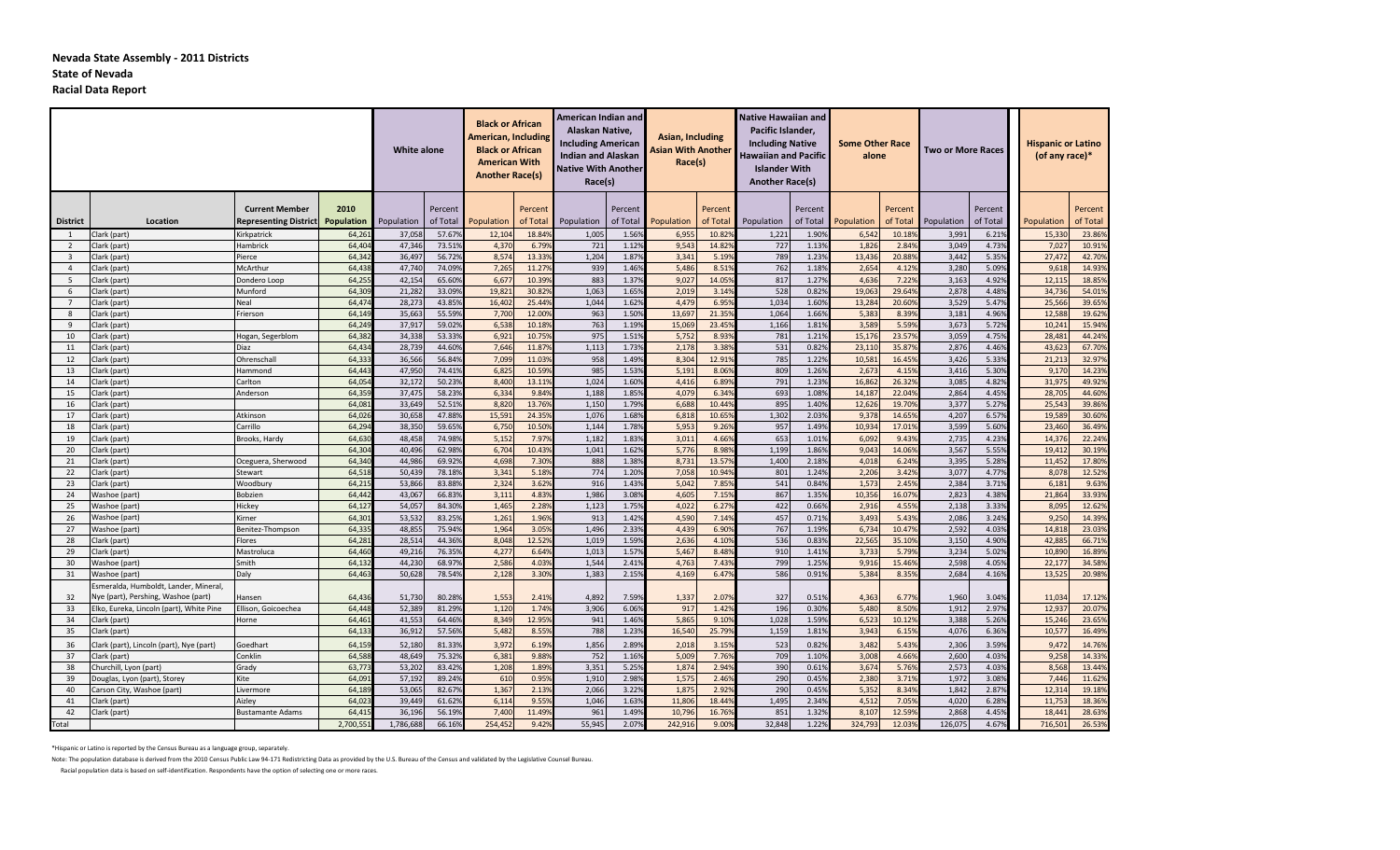## **Nevada State Assembly - 2011 Districts State of Nevada Voting Age Racial Data Report**

|                 |                                              |                         |                                                  | <b>White alone</b> |                  | <b>Black or African</b><br>American,<br><b>Including Black or</b><br><b>African American</b><br><b>With Another</b><br>Race(s) |                | <b>American Indian</b><br>and Alaskan<br><b>Native, Including</b><br><b>American Indian</b><br>and Alaskan<br><b>Native With</b><br><b>Another Race(s)</b> |                | <b>Asian, Including</b><br><b>Asian With</b><br><b>Another Race(s)</b> |                 | <b>Native Hawaiian</b><br>and Pacific<br><b>Islander, Including</b><br><b>Native Hawaiian</b><br>and Pacific<br><b>Islander With</b><br><b>Another Race(s)</b> |                | <b>Some Other Race</b><br>alone |                 | <b>Hispanic or Latino</b><br>(of any race) $*$ |                  |
|-----------------|----------------------------------------------|-------------------------|--------------------------------------------------|--------------------|------------------|--------------------------------------------------------------------------------------------------------------------------------|----------------|------------------------------------------------------------------------------------------------------------------------------------------------------------|----------------|------------------------------------------------------------------------|-----------------|----------------------------------------------------------------------------------------------------------------------------------------------------------------|----------------|---------------------------------|-----------------|------------------------------------------------|------------------|
|                 |                                              |                         |                                                  |                    |                  |                                                                                                                                |                |                                                                                                                                                            |                |                                                                        |                 |                                                                                                                                                                |                |                                 |                 |                                                |                  |
|                 |                                              | <b>Current Member</b>   |                                                  |                    |                  |                                                                                                                                |                |                                                                                                                                                            |                |                                                                        |                 |                                                                                                                                                                |                |                                 |                 |                                                |                  |
|                 |                                              | Representing            | 2010 18+                                         |                    | <b>Percent</b>   |                                                                                                                                | Percent        |                                                                                                                                                            | Percent        |                                                                        | Percent         |                                                                                                                                                                | Percent        |                                 | Percent         |                                                | Percent          |
| <b>District</b> | Location                                     | <b>District</b>         | <b>Population</b> Population of Total Population |                    |                  |                                                                                                                                |                | of Total Population                                                                                                                                        |                | of Total Population                                                    |                 | of Total Population                                                                                                                                            |                | of Total Population of Total    |                 | Population                                     | of Total         |
| -1              | Clark (part)                                 | Kirkpatrick             | 45,913                                           | 27,834             | 60.62%           | 7,800                                                                                                                          | 16.99%         | 661                                                                                                                                                        | 1.44%          | 4,843                                                                  | 10.55%          | 725                                                                                                                                                            | 1.58%          | 4,173                           | 9.09%           | 9,416                                          | 20.51%           |
| $\overline{2}$  | Clark (part)                                 | <b>Hambrick</b>         | 48,624                                           | 36,576             | 75.22%           | 3,045                                                                                                                          | 6.26%          | 499                                                                                                                                                        | 1.03%          | 6,909                                                                  | 14.21%          | 474                                                                                                                                                            | 0.97%          | 1,315                           | 2.70%           | 4,719                                          | 9.71%            |
| -3              | Clark (part)                                 | Pierce                  | 46,601                                           | 28,31              | 60.75%           | 5,762                                                                                                                          | 12.36%         | 825                                                                                                                                                        | 1.77%          | 2,538                                                                  | 5.45%           | 519                                                                                                                                                            | 1.11%          | 8,354                           | 17.93%          | 17,003                                         | 36.49%           |
| -5              | Clark (part)                                 | McArthur                | 48,236                                           | 36,972             | 76.65%<br>68.36% | 4,624                                                                                                                          | 9.59%<br>9.35% | 617<br>643                                                                                                                                                 | 1.28%<br>1.25% | 3,861<br>7,094                                                         | 8.00%<br>13.84% | 486                                                                                                                                                            | 1.01%<br>1.10% | 1,793<br>3,219                  | 3.72%<br>6.28%  | 6,168                                          | 12.79%<br>16.10% |
| 6               | Clark (part)<br>Clark (part)                 | Dondero Loop<br>Munford | 51,256<br>43,360                                 | 35,040<br>15,065   | 34.74%           | 4,790<br>14,038                                                                                                                | 32.38%         | 701                                                                                                                                                        | 1.62%          | 1,512                                                                  | 3.49%           | 564<br>326                                                                                                                                                     | 0.75%          | 11,348                          | 26.17%          | 8,254<br>20,762                                | 47.88%           |
| $\overline{7}$  | Clark (part)                                 | Neal                    | 44,834                                           | 21,274             | 47.45%           | 10,878                                                                                                                         | 24.26%         | 707                                                                                                                                                        | 1.58%          | 3,269                                                                  | 7.29%           | 641                                                                                                                                                            | 1.43%          | 8,034                           | 17.92%          | 15,383                                         | 34.31%           |
| 8               | Clark (part)                                 | Frierson                | 51,006                                           | 29,702             | 58.23%           | 5,573                                                                                                                          | 10.93%         | 707                                                                                                                                                        | 1.39%          | 10,664                                                                 | 20.91%          | 750                                                                                                                                                            | 1.47%          | 3,771                           | 7.39%           | 8,581                                          | 16.82%           |
| q               | Clark (part)                                 |                         | 49,502                                           | 30,394             | 61.40%           | 4,275                                                                                                                          | 8.64%          | 525                                                                                                                                                        | 1.06%          | 11,304                                                                 | 22.84%          | 762                                                                                                                                                            | 1.54%          | 2,525                           | 5.10%           | 6,806                                          | 13.75%           |
| 10              | Clark (part)                                 | Hogan, Segerblom        | 48,765                                           | 27,850             | 57.11%           | 5,041                                                                                                                          | 10.34%         | 719                                                                                                                                                        | 1.47%          | 4,607                                                                  | 9.45%           | 513                                                                                                                                                            | 1.05%          | 9,727                           | 19.95%          | 18,361                                         | 37.65%           |
| 11              | Clark (part)                                 | Diaz                    | 44,910                                           | 21,068             | 46.91%           | 5,978                                                                                                                          | 13.31%         | 790                                                                                                                                                        | 1.76%          | 1,779                                                                  | 3.96%           | 372                                                                                                                                                            | 0.83%          | 14,242                          | 31.71%          | 26,990                                         | 60.10%           |
| 12              | Clark (part)                                 | Ohrenschall             | 47,558                                           | 28,936             | 60.84%           | 4,642                                                                                                                          | 9.76%          | 682                                                                                                                                                        | 1.43%          | 6,131                                                                  | 12.89%          | 502                                                                                                                                                            | 1.06%          | 6,598                           | 13.87%          | 13,156                                         | 27.66%           |
| 13              | Clark (part)                                 | Hammond                 | 45,324                                           | 34,742             | 76.65%           | 4,376                                                                                                                          | 9.65%          | 607                                                                                                                                                        | 1.34%          | 3,478                                                                  | 7.67%           | 486                                                                                                                                                            | 1.07%          | 1,766                           | 3.90%           | 5,570                                          | 12.29%           |
| 14              | Clark (part)                                 | Carlton                 | 44,948                                           | 24,262             | 53.98%           | 5,455                                                                                                                          | 12.14%         | 704                                                                                                                                                        | 1.57%          | 3,337                                                                  | 7.42%           | 511                                                                                                                                                            | 1.14%          | 10,404                          | 23.15%          | 19,815                                         | 44.08%           |
| 15              | Clark (part)                                 | Anderson                | 50,055                                           | 31,122             | 62.18%           | 4,697                                                                                                                          | 9.38%          | 915                                                                                                                                                        | 1.83%          | 3,256                                                                  | 6.50%           | 487                                                                                                                                                            | 0.97%          | 9,340                           | 18.66%          | 19,116                                         | 38.19%           |
| 16              | Clark (part)                                 |                         | 51,219                                           | 28,685             | 56.00%           | 6,616                                                                                                                          | 12.92%         | 864                                                                                                                                                        | 1.69%          | 5,567                                                                  | 10.87%          | 668                                                                                                                                                            | 1.30%          | 8,629                           | 16.85%          |                                                | 17,593 34.35%    |
| 17              | Clark (part)                                 | Atkinson                | 43,597                                           | 22,223             | 50.97%           | 9,465                                                                                                                          | 21.71%         | 685                                                                                                                                                        | 1.57%          | 4,769                                                                  | 10.94%          | 771                                                                                                                                                            | 1.77%          | 5,859                           | 13.44%          | 11,789                                         | 27.04%           |
| 18              | Clark (part)                                 | Carrillo                | 47,941                                           | 30,367             | 63.34%           | 4,451                                                                                                                          | 9.28%          | 821                                                                                                                                                        | 1.71%          | 4,417                                                                  | 9.21%           | 612                                                                                                                                                            | 1.28%          | 7,111                           | 14.83%          | 15,105                                         | 31.51%           |
| 19              | Clark (part)                                 | Brooks, Hardy           | 48,409                                           | 37,885             | 78.26%           | 3,285                                                                                                                          | 6.79%          | 855                                                                                                                                                        | 1.77%          | 2,110                                                                  | 4.36%           | 399                                                                                                                                                            | 0.82%          | 3,840                           | 7.93%           | 8,785                                          | 18.15%           |
| 20              | Clark (part)                                 |                         | 51,346                                           | 34,122             | 66.46%           | 4,856                                                                                                                          | 9.46%          | 808                                                                                                                                                        | 1.57%          | 4,518                                                                  | 8.80%           | 796                                                                                                                                                            | 1.55%          | 6,169                           | 12.01%          | 13,309                                         | 25.92%           |
| 21              | Clark (part)                                 | Oceguera, Sherwood      | 50,315                                           | 36,289             | 72.12%           | 3,300                                                                                                                          | 6.56%          | 625                                                                                                                                                        | 1.24%          | 6,584                                                                  | 13.09%          | 885                                                                                                                                                            | 1.76%          | 2,837                           | 5.64%           | 7,888                                          | 15.68%           |
| 22              | Clark (part)                                 | Stewart                 | 48,731                                           | 38,954             | 79.94%           | 2,305                                                                                                                          | 4.73%          | 522                                                                                                                                                        | 1.07%          | 4,986                                                                  | 10.23%          | 495                                                                                                                                                            | 1.02%          | 1,550                           | 3.18%           | 5,234                                          | 10.74%           |
| 23              | Clark (part)                                 | Woodbury                | 52,624                                           | 44,899             | 85.32%<br>70.71% | 1,651                                                                                                                          | 3.14%<br>4.47% | 679                                                                                                                                                        | 1.29%<br>3.01% | 3,967                                                                  | 7.54%<br>7.30%  | 353<br>607                                                                                                                                                     | 0.67%<br>1.18% | 1,108                           | 2.11%<br>12.76% | 4,108                                          | 7.81%<br>27.07%  |
| 24<br>25        | Washoe (part)<br>Washoe (part)               | Bobzien<br>Hickey       | 51,544<br>49,962                                 | 36,448<br>43,226   | 86.52%           | 2,304<br>877                                                                                                                   | 1.76%          | 1,553<br>780                                                                                                                                               | 1.56%          | 3,765<br>2,890                                                         | 5.78%           | 273                                                                                                                                                            | 0.55%          | 6,575<br>1,879                  | 3.76%           | 13,953<br>5,174                                | 10.36%           |
| 26              | Washoe (part)                                | Kirner                  | 49,946                                           | 42,773             | 85.64%           | 767                                                                                                                            | 1.54%          | 619                                                                                                                                                        | 1.24%          | 3,207                                                                  | 6.42%           | 280                                                                                                                                                            | 0.56%          | 2,240                           | 4.48%           | 5,849                                          | 11.71%           |
| 27              | Washoe (part)                                | Benitez-Thompson        | 49,172                                           | 38,948             | 79.21%           | 1,238                                                                                                                          | 2.52%          | 1,022                                                                                                                                                      | 2.08%          | 3,297                                                                  | 6.71%           | 504                                                                                                                                                            | 1.02%          | 4,122                           | 8.38%           | 9,108                                          | 18.52%           |
| 28              | Clark (part)                                 | Flores                  | 41,902                                           | 19,929             | 47.56%           | 5,036                                                                                                                          | 12.02%         | 674                                                                                                                                                        | 1.61%          | 1,953                                                                  | 4.66%           | 294                                                                                                                                                            | 0.70%          | 13,378                          | 31.93%          | 25,450                                         | 60.74%           |
| 29              | Clark (part)                                 | Mastroluca              | 49,925                                           | 39,133             | 78.38%           | 2,878                                                                                                                          | 5.76%          | 728                                                                                                                                                        | 1.46%          | 4,085                                                                  | 8.18%           | 615                                                                                                                                                            | 1.23%          | 2,573                           | 5.15%           | 7,292                                          | 14.61%           |
| 30              | Washoe (part)                                | Smith                   | 47,471                                           | 34,349             | 72.36%           | 1,653                                                                                                                          | 3.48%          | 1,056                                                                                                                                                      | 2.22%          | 3,553                                                                  | 7.48%           | 515                                                                                                                                                            | 1.08%          | 6,165                           | 12.99%          | 13,550                                         | 28.54%           |
| 31              | Washoe (part)                                | Daly                    | 46,969                                           | 38,066             | 81.04%           | 1,248                                                                                                                          | 2.66%          | 921                                                                                                                                                        | 1.96%          | 2,923                                                                  | 6.22%           | 352                                                                                                                                                            | 0.75%          | 3,353                           | 7.14%           | 8,199                                          | 17.46%           |
| 32              | Esmeralda, Humboldt, Lander, Mineral, Hansen |                         | 48,321                                           | 39,887             | 82.55%           | 1,079                                                                                                                          | 2.23%          | 3,323                                                                                                                                                      | 6.88%          | 923                                                                    | 1.91%           | 227                                                                                                                                                            | 0.47%          | 2,744                           | 5.68%           | 6,918                                          | 14.32%           |
| 33              | Elko, Eureka, Lincoln (part), White Pine     | Ellison, Goicoechea     | 46,610                                           | 38,827             | 83.30%           | 811                                                                                                                            | 1.74%          | 2,623                                                                                                                                                      | 5.63%          | 634                                                                    | 1.36%           | 104                                                                                                                                                            | 0.22%          | 3,365                           | 7.22%           | 7,830                                          | 16.80%           |
| 34              | Clark (part)                                 | Horne                   | 48,929                                           | 33,318             | 68.09%           | 5,599                                                                                                                          | 11.44%         | 675                                                                                                                                                        | 1.38%          | 4,417                                                                  | 9.03%           | 656                                                                                                                                                            | 1.34%          | 4,287                           | 8.76%           | 9,868                                          | 20.17%           |
| 35              | Clark (part)                                 |                         | 47,304                                           | 28,051             | 59.30%           | 3,534                                                                                                                          | 7.47%          | 496                                                                                                                                                        | 1.05%          | 12,000                                                                 | 25.37%          | 727                                                                                                                                                            | 1.54%          | 2,697                           | 5.70%           | 6,799                                          | 14.37%           |
| 36              | Clark (part), Lincoln (part), Nye (part)     | Goedhart                | 50,782                                           | 41,97              | 82.65%           | 3,273                                                                                                                          | 6.45%          | 1,350                                                                                                                                                      | 2.66%          | 1,453                                                                  | 2.86%           | 327                                                                                                                                                            | 0.64%          | 2,322                           | 4.57%           | 6,276                                          | 12.36%           |
| 37              | Clark (part)                                 | Conklin                 | 51,469                                           | 40,269             | 78.24%           | 4,409                                                                                                                          | 8.57%          | 553                                                                                                                                                        | 1.07%          | 3,801                                                                  | 7.39%           | 481                                                                                                                                                            | 0.93%          | 2,042                           | 3.97%           | 6,087                                          | 11.83%           |
|                 |                                              |                         |                                                  |                    |                  |                                                                                                                                |                |                                                                                                                                                            |                |                                                                        |                 |                                                                                                                                                                |                |                                 |                 |                                                |                  |
| 38              | Churchill, Lyon (part)                       | Grady                   | 47,776                                           | 41,204             | 86.24%           | 606                                                                                                                            | 1.27%          | 2,210                                                                                                                                                      | 4.63%          | 1,276                                                                  | 2.67%           | 234                                                                                                                                                            | 0.49%          | 2,218                           | 4.64%           | 5,006                                          | 10.48%           |
| 39              | Douglas, Lyon (part), Storey                 | Kite                    | 50,700                                           | 46,089             | 90.91%           | 344                                                                                                                            | 0.68%          | 1,351                                                                                                                                                      | 2.66%          | 1,108                                                                  | 2.19%           | 191<br>212                                                                                                                                                     | 0.38%          | 1,545                           | 3.05%           | 4,723                                          | 9.32%            |
| 40<br>41        | Carson City, Washoe (part)<br>Clark (part)   | Livermore<br>Aizley     | 50,687<br>48,852                                 | 43,158<br>31,471   | 85.15%<br>64.42% | 1,083<br>4,062                                                                                                                 | 2.14%<br>8.31% | 1,493<br>734                                                                                                                                               | 2.95%<br>1.50% | 1,332<br>8,709                                                         | 2.63%<br>17.83% | 885                                                                                                                                                            | 0.42%<br>1.81% | 3,329<br>3,156                  | 6.57%<br>6.46%  | 7,729<br>7,895                                 | 15.25%<br>16.16% |
| 42              | Clark (part)                                 | <b>Bustamante Adams</b> | 52,148                                           | 30,583             | 58.65%           | 5,529                                                                                                                          | 10.60%         | 721                                                                                                                                                        | 1.38%          | 8,866                                                                  | 17.00%          | 620                                                                                                                                                            | 1.19%          | 5,703                           | 10.94%          | 12,917                                         | 24.77%           |
| Total           |                                              |                         | 2,035,543                                        | 1,410,273          | 69.28%           | 173,233                                                                                                                        | 8.51%          | 39,043                                                                                                                                                     | 1.92%          | 181,692                                                                | 8.93%           | 21,201                                                                                                                                                         | 1.04%          | 207,405                         | 10.19%          | 454,534                                        | 22.33%           |
|                 |                                              |                         |                                                  |                    |                  |                                                                                                                                |                |                                                                                                                                                            |                |                                                                        |                 |                                                                                                                                                                |                |                                 |                 |                                                |                  |

Note: The population database is derived from the 2010 Census Public Law 94-171 Redistricting Data as provided by the U.S. Bureau of the Census and validated by the Legislative Counsel Bureau.

Racial population data is based on self-identification. Respondents have the option of selecting one or more races.

\*Hispanic or Latino is reported by the Census Bureau as a language group, separately.